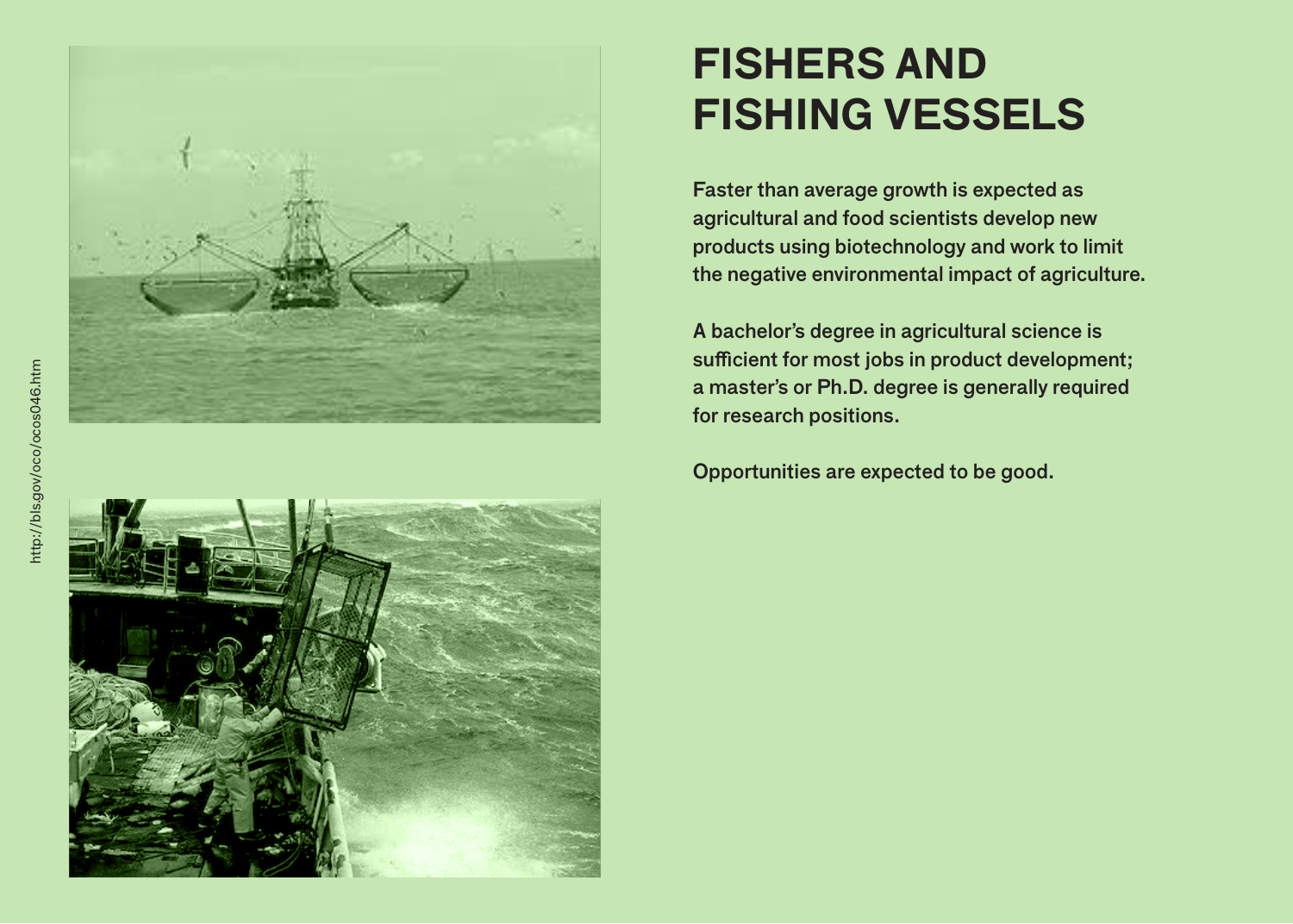#### SUMMARY

http://bls.gov/oco/ocos046.htm

nttp://bls.gov/oco/ocos046.htm

The work of agricultural and food scientists plays an important role in maintaining the Nation's food supply by ensuring agricultural productivity and food safety. Agricultural scientists study farm crops and animals and develop ways of improving their quantity and quality. They look for ways to improve crop yield, control pests and weeds more safely and effectively, and conserve soil and water. They research methods of converting raw agricultural commodities into attractive and healthy food products for consumers. Some agricultural scientists look for ways to use agricultural products for fuels.

In recent years, advances in the study of genetics have spurred the growth of biotechnology. Some agricultural and food scientists use biotechnology to manipulate the genetic material of plants and crops, attempting to make these organisms more productive or resistant to disease. Advances in biotechnology have opened up research opportunities in many areas of agricultural and food science, including commercial applications in agriculture, environmental remediation, and the food industry. Interest in the production of biofuels, or fuels manufactured from agricultural derivatives, has also increased. Some agricultural scientists work with biologists and chemists to develop more efficient processes for turning crops into energy sources, such as ethanol produced from corn. Another emerging technology expected

to affect agriculture is nanotechnology—a molecular manufacturing technology which promises to revolutionize methods of testing agricultural and food products for contamination or spoilage. Some food scientists are using nanotechnology to develop sensors that can quickly and accurately detect contaminant molecules in food.

Many agricultural scientists work in basic or applied research and development. Basic research seeks to understand the biological and chemical processes by which crops and livestock grow, such as determining the role of a particular gene in plant growth. Applied research uses this knowledge to discover mechanisms to improve the quality, quantity, and safety of agricultural products. Other agricultural scientists manage or administer research and development programs, or manage marketing or production operations in companies that produce food products or agricultural chemicals, supplies, and machinery. Some agricultural scientists are consultants to business firms, private clients, or government. Depending on the agricultural or food scientist's area of specialization, the nature of the work performed varies.

Food scientists and technologists usually work in the food processing industry, universities, or the Federal Government to create and improve food products. They use their knowledge of chemistry, physics, engineering, microbiology, biotechnology, and other sciences to

universities, or the Federal Government to create and improve food products. They use their knowledge of chemistry, physics, engineering, microbiology, biotechnology, and other sciences to develop new or better ways of preserving, processing, packaging, storing, and delivering foods. Some food scientists engage in basic research, discovering new food sources; analyzing food content to determine levels of vitamins, fat, sugar, or protein; or searching for substitutes for harmful or undesirable additives, such as nitrites. Others engage in applied research, finding ways to improve the content of food or to remove harmful additives. They also develop ways to process, preserve, package, or store food according to industry and government regulations. Some continue to research improvements in traditional food processing techniques, such as baking, blanching, canning, drying, evaporation, and pasteurization. Other food scientists enforce government regulations, inspecting food processing areas and ensuring that sanitation, safety, quality, and waste management standards are met. Depending on the agricultural or food scientist's area of specialization, the nature of the work performed varies.

Food scientists and technologists usually work in the food processing industry, universities, or the Federal Government to create and improve food products. They use their knowledge of chemistry, physics, engineering, microbiology, biotechnology, and other sciences to

develop new or better ways of preserving, processing, packaging, storing, and delivering foods. Some food scientists engage in basic research, discovering new food sources; analyzing food content to determine levels of vitamins, fat, sugar, or protein; or searching for substitutes for harmful or undesirable additives, such as nitrites. Others engage in applied research, finding ways to improve the content of food or to remove harmful additives. They also develop ways to process, preserve, package, or store food according to industry and government regulations. Some continue to research improvements in traditional food processing techniques, such as baking, blanching, canning, drying, evaporation, and pasteurization. Other food scientists enforce government regulations, inspecting food processing areas and ensuring that sanitation, safety, quality, and waste management standards are met.

Food technologists generally work in product development, applying the findings from food science research to improve the selection, preservation, processing, packaging, and distribution of food.

Plant scientists study plants, helping producers of food, feed, and fiber crops to feed a growing population and to conserve natural resources. Agronomists and crop scientists not only help increase productivity, but also study ways to improve the nutritional value of crops and the quality of seed,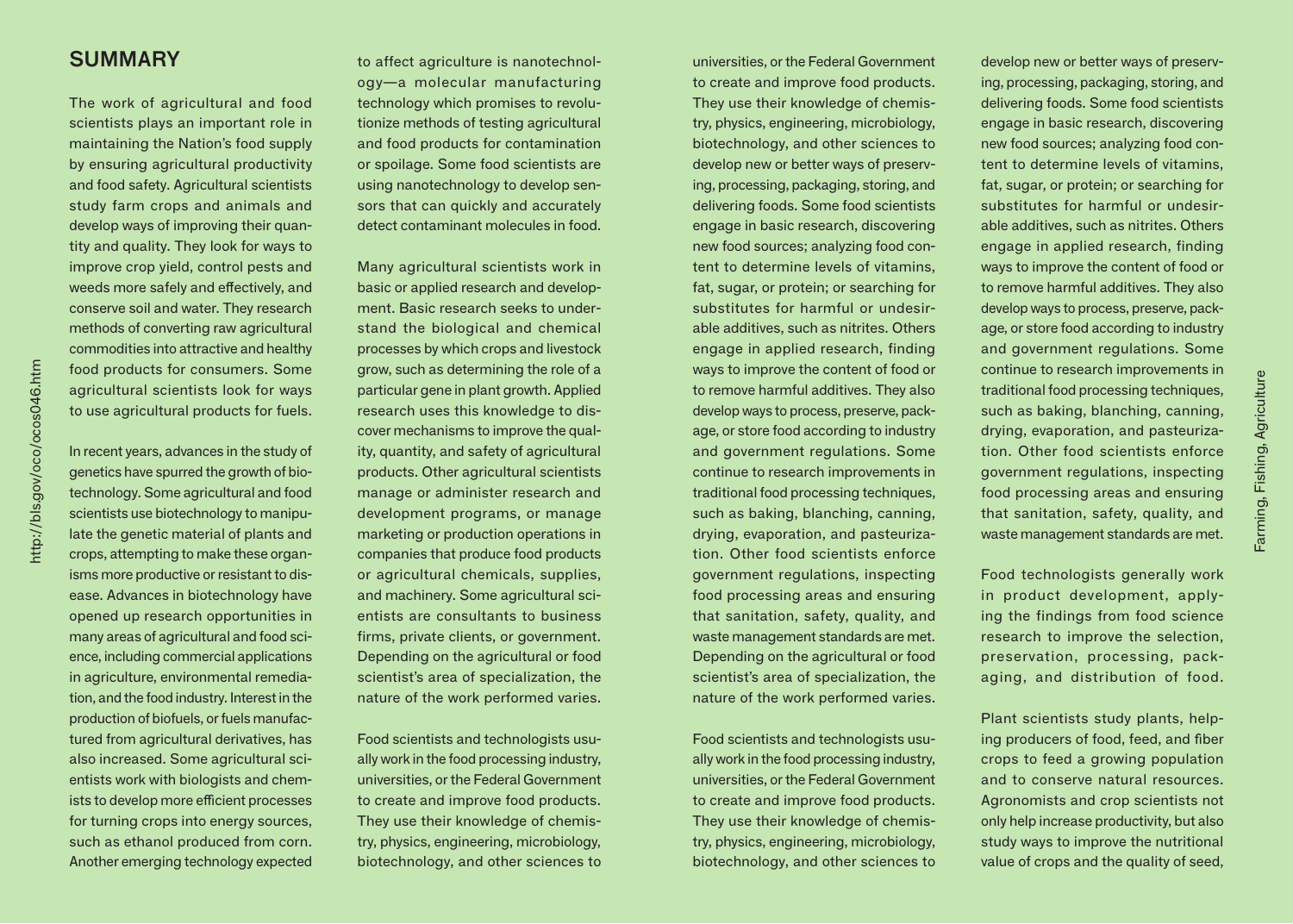## TRAINING, OTHER QUALIFICATIONS, AND ADVANCEMENT

A bachelor's degree in agricultural science is sufficient for private indus try jobs in product development or applied research, but a master's or doctoral degree is generally required for research jobs at universities.

### EDUCATION AND **TRAINING**

http://bls.gov/oco/ocos046.htm

nttp://bls.gov/oco/ocos046.htm

Training requirements for agricultural scientists depend on the type of work they perform. Most jobs in the farming and food processing industry require a bachelor's degree, but a master's or doctoral degree is usually required for research positions at universi ties. A Ph.D. in agricultural science is also needed for college teaching and for advancement to senior research positions. Degrees in related sci ences such as biology, chemistry, or physics or in related engineering specialties also may qualify people for many agricultural science jobs. All States have a land-grant col lege that offers agricultural science degrees. Many other colleges and universities also offer agricultural sci ence degrees or agricultural science courses. However, not every school offers all specialties. A typical under graduate agricultural science cur riculum includes communications,

mathematics, economics, business, and physical and life sciences courses, in addition to a wide variety of technical

#### CERTIFICATION AND ADVANCEMENT

Agricultural scientists who have advanced degrees usually begin in research or teaching. With experience, they may advance to jobs as supervi sors of research programs or managers of other agriculture-related activities.

The American Society of Agronomy certifies agronomists and crop advi sors, and the Soil Science Society of America certifies soil scientists and soil classifiers. Certification is not nec essary to work in these occupations, but it may improve opportunities by provid ing proof of a worker's qualifications. Certification in agronomy requires a bachelor's degree in agronomy or a related field and 5 years of experience, a master's degree and 3 years, or a doc toral degree and 1 year. Crop advising certification requires either 4 years of experience or a bachelor's degree in agriculture and 2 years of experience. To become certified in soil science or soil classification, applicants must have a bachelor's degree in soil science and 5 years of experience or a graduate degree and 3 years of experience. To receive any

#### FISHING VESSEL EMPLOYMENT

Agricultural and food scientists held about 31,000 jobs in 2008. Soil and plant scientists accounted for 13,900, food scientists and technologist for 13,400, while the remaining 3,700 were animal scientists. In addition, many people trained in these sciences held faculty positions in colleges and universities. (See the statement on teachers—postsecondary elsewhere in the Handbook.)

About 20 percent worked for manufacturing compa nies, mainly in food and pharmaceutical manufactur ing, and another 15 percent worked in educational institutions. The Federal Government employed about 7 percent, mostly in the U.S. Department of Agriculture. Other agricultural and food scientists worked for research and development laboratories and wholesale distributors. About 12 percent of agricultural scientists were self-employed in 2008, mainly as consultants.